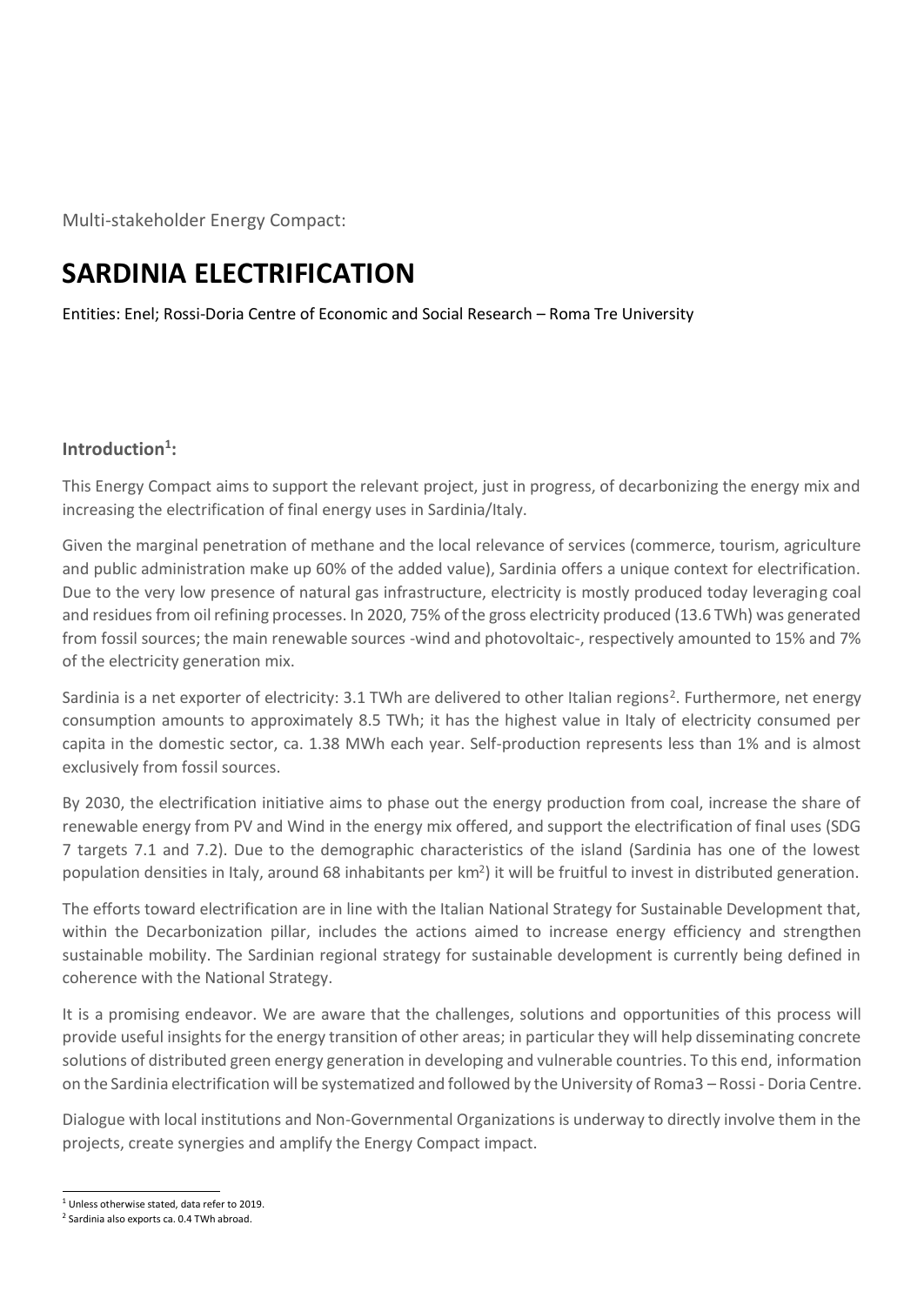## **SECTION 1: AMBITION**

1.1. Ambitions to achieve SDG7 by 2030. *[ Please select all that apply]*

(Member States targets could be based on their NDCs, energy policies, national five-year plans etc. targets for companies/organizations could be based on their corporate strategy)

| $\boxtimes$ 7.1. universal access          | Target 1: Increase electrification of final energy uses in Sardinia.<br>Time frame: 2021-2030                                                                                                                                                                                                                                                                                                                                                                                                                                                                                                                                                                                                                                                                                                                                                                                                                                                                                                                                                                                                                                                                                                                                                                                                                                                                                                                                                                                                                                                                                                                                                                                                                                                                                                                                                                                  |  |  |
|--------------------------------------------|--------------------------------------------------------------------------------------------------------------------------------------------------------------------------------------------------------------------------------------------------------------------------------------------------------------------------------------------------------------------------------------------------------------------------------------------------------------------------------------------------------------------------------------------------------------------------------------------------------------------------------------------------------------------------------------------------------------------------------------------------------------------------------------------------------------------------------------------------------------------------------------------------------------------------------------------------------------------------------------------------------------------------------------------------------------------------------------------------------------------------------------------------------------------------------------------------------------------------------------------------------------------------------------------------------------------------------------------------------------------------------------------------------------------------------------------------------------------------------------------------------------------------------------------------------------------------------------------------------------------------------------------------------------------------------------------------------------------------------------------------------------------------------------------------------------------------------------------------------------------------------|--|--|
|                                            | Context for the ambition(s):<br>Sardinia is an Italian island where, due to the very low presence of natural gas infrastructure, electricity is mostly produced leveraging coal and<br>refining processes. Sardinia offers a unique context for electrification; indeed, given the low incidence of sectors hard-to-abate and the margir<br>methane, electrification results to be more attractive even from an economic point of view than other regions in Italy. The Sardinian industry is<br>(44%); indeed, electrical technologies in the food, manufacturing and machinery sectors (~1TWh) are already economically competitive. At the<br>are opportunities to electrify ports, rental and transfer fleets to promote sustainable tourism, currently almost entirely fueled by oil products.<br>Surveys conducted on the Sardinian population show the need to reduce energy costs and a good propensity for electrification of final consun<br>are also very interested in distributed generation and willing to take advantage of self-production.<br>The efforts toward electrification are in line with the National Strategy for Sustainable Development that, within the Decarbonization pillar, ind<br>aimed to increase energy efficiency and strengthen sustainable mobility. The regional strategy for sustainable development is currently<br>coherence with the National Strategy. Moreover, local stakeholders (institutions, citizens, communities) were involved in the project def<br>engagement and overall alignment with their expectations.                                                                                                                                                                                                                                                                                                         |  |  |
| $\boxtimes$ 7.2. Renewables                | Target 2: Transform electricity supply, with a direct transition from fossil fuel production to renewable production with storage systems.<br>Time frame: 2021 - 2030                                                                                                                                                                                                                                                                                                                                                                                                                                                                                                                                                                                                                                                                                                                                                                                                                                                                                                                                                                                                                                                                                                                                                                                                                                                                                                                                                                                                                                                                                                                                                                                                                                                                                                          |  |  |
|                                            | Context for the ambition(s):<br>The industry and residential sectors of Sardinia already show a high rate of electrification. However, they need to decarbonise the energy mix. C<br>relies on fossil fuels for >70% of its electricity production. Today, due to the weight of coal and the limited use of renewable sources, Sardinia<br>/ GDP ratio ~ 30% higher than Italy. The direct transition to renewables and the increase of the storage system will reduce emission intensity b<br>fact, the high potential for renewables is related to high irradiation and windiness that foster the growth of electricity generation from reney<br>the same time, the low population density favors the distributed generation of electricity.<br>The aim is to make the entire tourism sector green. From the arrival on the island through green ports to accommodations with zero environm<br>electric mobility, the aim is to make the whole experience of tourists on the island completely sustainable. At the same time, we want to prom<br>flexibility systems and renewable energy communities and support the integration of photovoltaic systems in the agricultural sector to increased the<br>crops.<br>This target is aligned with the Italian National Strategy for Sustainable Development since the Decarbonization pillars specifically concern the in<br>production from renewable sources and the reduction of GHG emissions. The regional strategy for sustainable development is currently<br>coherence with the National Strategy. Moreover, local stakeholders (institutions, citizens, communities) were involved in the project def<br>engagement and overall alignment with their expectations.<br>In this context, in order to guarantee an inclusive, just energy transition, training initiatives as upskilling and reskilling programs will sup |  |  |
| $\Box$ 7.3. Energy Efficiency              | deployment.<br>Target:<br>Time frame:<br>Context for the ambition(s):                                                                                                                                                                                                                                                                                                                                                                                                                                                                                                                                                                                                                                                                                                                                                                                                                                                                                                                                                                                                                                                                                                                                                                                                                                                                                                                                                                                                                                                                                                                                                                                                                                                                                                                                                                                                          |  |  |
| $\boxtimes$ 7.a. International Cooperation | Target:<br>Time frame:<br>Context for the ambition(s):                                                                                                                                                                                                                                                                                                                                                                                                                                                                                                                                                                                                                                                                                                                                                                                                                                                                                                                                                                                                                                                                                                                                                                                                                                                                                                                                                                                                                                                                                                                                                                                                                                                                                                                                                                                                                         |  |  |

aging coal and residues from oil and the marginal penetration of nian industry is highly electrified betitive. At the same time, there<br>y oil products.

of final consumption. Sardinians

ation pillar, includes the actions at is currently being defined in he project definition to ensure

energy mix. Currently, Sardinia arces, Sardinia has an emissions ion intensity by 80% by 2030. In ion from renewable sources. At

zero environmental impact and want to promote the spread of sector to increase the yield of

the increase of energy is concern the increase of energy nt is currently being defined in he project definition to ensure

grams will support the project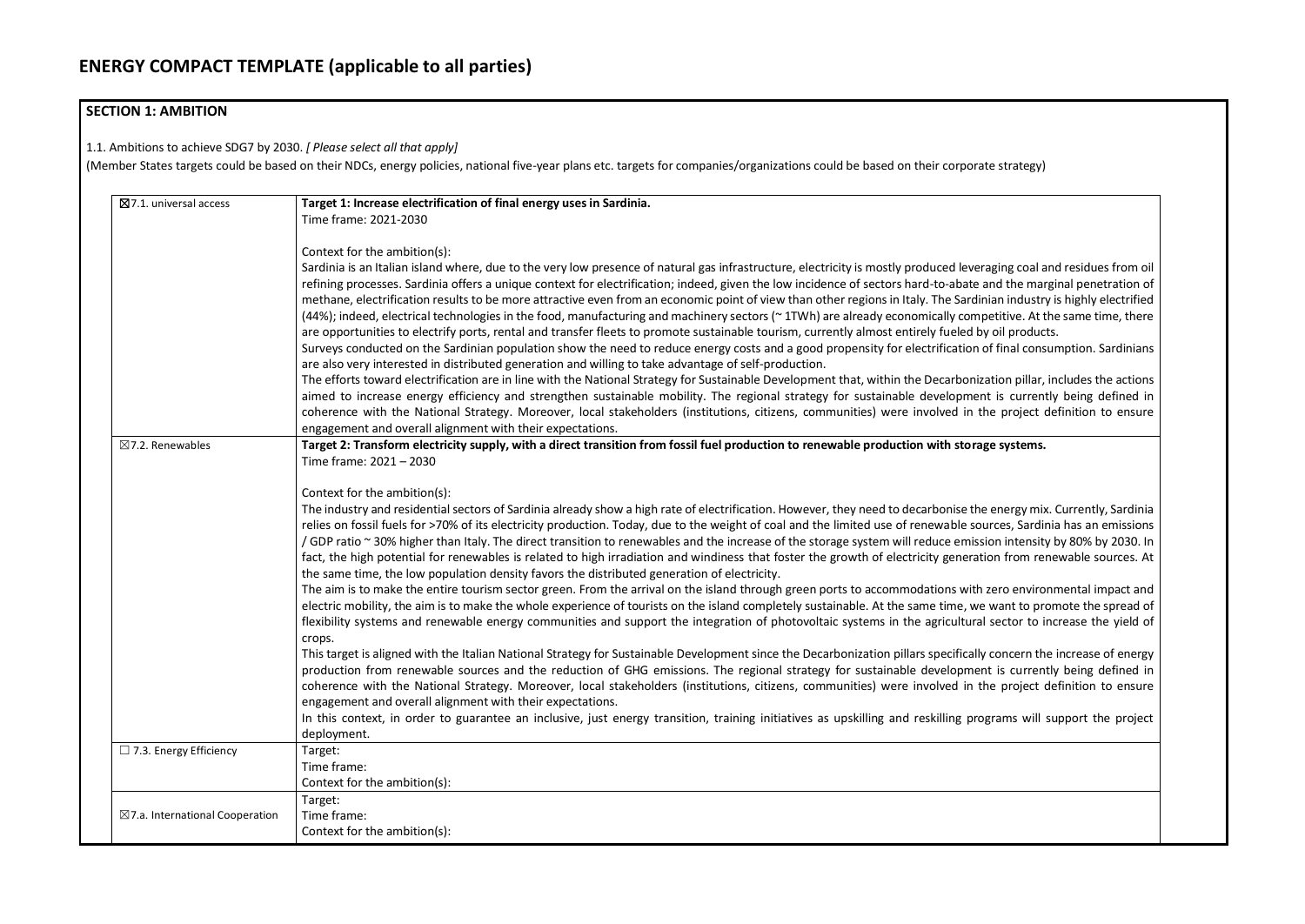| . Infrastructure and<br>۵.l | Target:                      |
|-----------------------------|------------------------------|
| Technology                  | --<br>Time frame:            |
|                             | Context for the ambition(s): |

1.2. Other ambitions in support of SDG7 by 2030 and net-zero emissions by 2050. *[Please describe below e.g., coal phase out or reforming fossil fuel subsidies etc.]*

**Target 3: Enhance the dialogue and collaboration among different stakeholders involved in the energy transition of Sardinia.**

Time frame: 2021

Context for the ambition(s):

The preliminary document of the Sardinian Regional Strategy for Sustainable Development identified the necessity of finding shared local strategies for sustainable d that are closer to citizens' needs. In Sardinia, different actors (public authorities, private companies, NGOs) are taking action to promote renewable energy genera Doria Centre will encourage and support the dialogue and cooperation among regional authorities, private entities, and civil society organizations to create synergie

Target 4: Share knowledge regarding the electrification processes of Sardinia that can be useful for planning the energy transition in other areas, especially in vulnerable and developing and developing and developing and **countries, contributing to international cooperation in the context of SDG7.**  Time frame: 2021

The electrification of Sardinia is a promising endeavor. Lessons learned from this process could inform the energy transition of other countries. The Rossi-Doria Cent of the Sardinian context, e.g., challenges and opportunities of the electrification process, systematize data and information from different sources and actors ar experience of the island can be disseminated and scaled up in other contexts, including developing countries.

Context for the ambition(s):

### **SECTION 2: ACTIONS TO ACHIEVE THE AMBITION**

2.1. Please add at least one key action for each of the elaborated ambition(s) from section 1. *[Please add rows as needed].*

| (Ambition 7.1 - Target 1: Increase electrification of final energy uses in Sardinia.)                                                                                                                                                                                                                                                             | <b>Start</b> |
|---------------------------------------------------------------------------------------------------------------------------------------------------------------------------------------------------------------------------------------------------------------------------------------------------------------------------------------------------|--------------|
| Action 1.1: Offer to consumers (both families and industries) new products and services that allow to electrify consumption and increase energy efficiency<br>a. Short-term: bundled offer of electricity supply in combination with high efficiency appliances<br>b. Medium-term: offering of comprehensive solutions in an 'as a service' model | 2021         |
| Both steps will be supported by communication campaigns to stimulate the shift to electricity as an energy source with key focus on HVAC technology,                                                                                                                                                                                              |              |
| induction cooking, electric mobility (individual and public transport, micro-mobility and green ports)                                                                                                                                                                                                                                            |              |
| (Ambition 7.2 – Target 2: Transform electricity supply)                                                                                                                                                                                                                                                                                           | <b>Start</b> |
| Action 2.1: Coal phase-out                                                                                                                                                                                                                                                                                                                        | 2.1          |
| Action 2.2: Renewable generation deployment and low carbon solutions development:                                                                                                                                                                                                                                                                 | $2.2$ )      |
| a) Deployment of PV and wind plants                                                                                                                                                                                                                                                                                                               |              |
| b) Development of low carbon solutions, as storage                                                                                                                                                                                                                                                                                                |              |
| We plan to focus on renewable distributed generation rather than on utility scale plants and that storage and digital technologies ensure a high level of<br>integration with the electricity grid for higher efficiency and quality.                                                                                                             |              |
| (Target 3: Enhance the dialogue and collaboration among different stakeholders involved)                                                                                                                                                                                                                                                          | <b>Start</b> |
| Action 3.1: Facilitate stakeholders' engagement and create room for discussions on each stakeholder's actions and how to connect them.                                                                                                                                                                                                            | 2021         |
| (Target 4: Share knowledge regarding the electrification processes of Sardinia that can be useful for planning the energy transition in other areas)<br>Action 4.1: Undertake a study on the characteristics, e.g., challenges and opportunities of the Sardinian electrification.                                                                | <b>Start</b> |

| evelopment to define solutions<br>ation. In this context, the Rossi-<br>es in the pursuit of SDG7. |  |
|----------------------------------------------------------------------------------------------------|--|
| <b>ulnerable and developing</b>                                                                    |  |
| tre will study the characteristics<br>nd explore to which extent the                               |  |

| Start and end date<br>2021-2030 |  |
|---------------------------------|--|
| Start and end date              |  |
| 2.1) 2021-2025                  |  |
| 2.2) 2021-2030                  |  |
|                                 |  |
| Start and end date<br>2021      |  |
| Start and end date              |  |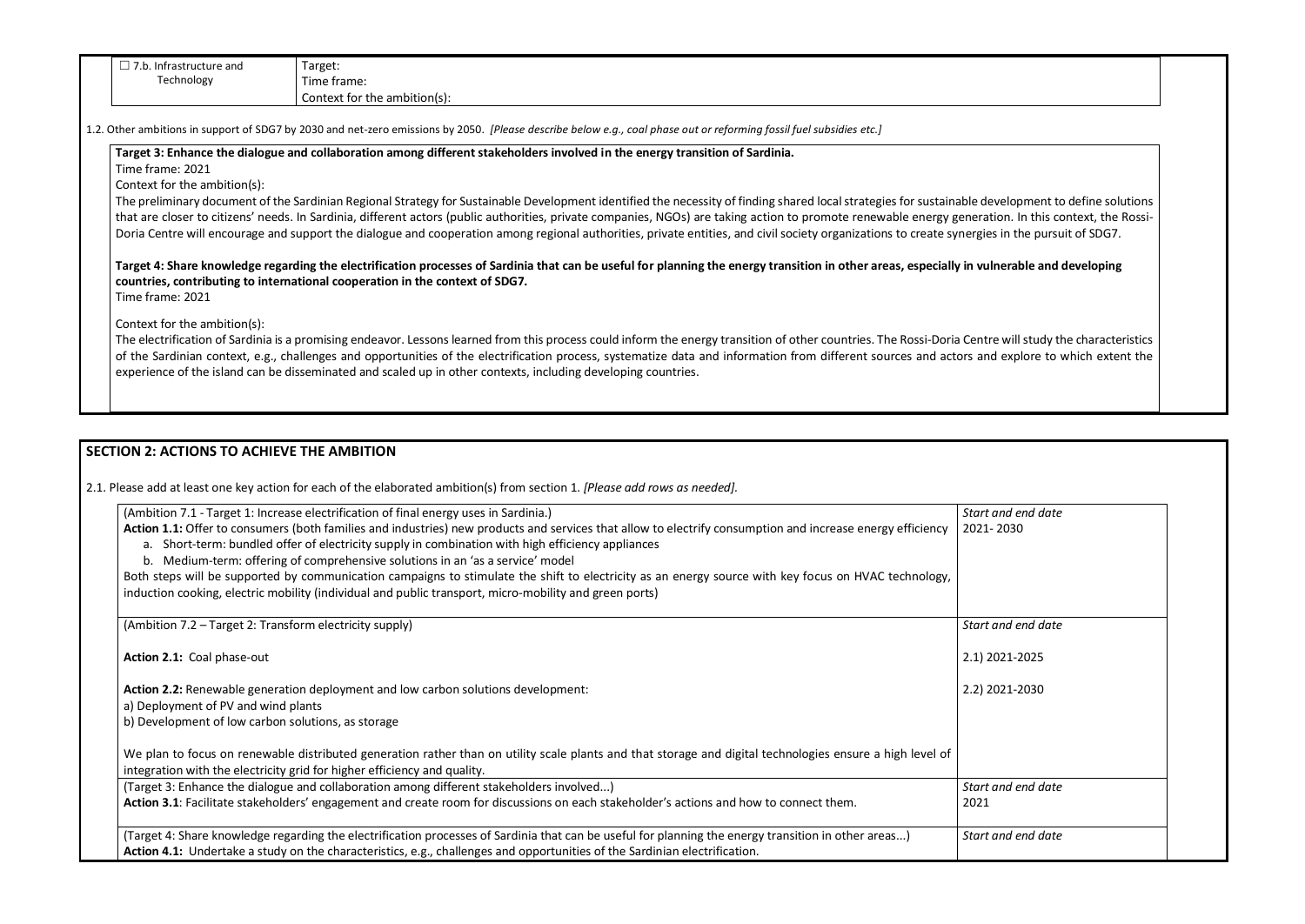# **SECTION 3: OUTCOMES**

3.1*.* Please add at least one measurable and time-based outcome for **each** of the actions from section 2. [*Please add rows as needed].*

| Outcomes for target 1 (increase electrification of final uses), action 1.1 (Offer to consumers (both families and industries) new products and services<br>that allow to electrify consumption):                                                                                                                                                                                                                                                                                                                         | Date                               |
|--------------------------------------------------------------------------------------------------------------------------------------------------------------------------------------------------------------------------------------------------------------------------------------------------------------------------------------------------------------------------------------------------------------------------------------------------------------------------------------------------------------------------|------------------------------------|
|                                                                                                                                                                                                                                                                                                                                                                                                                                                                                                                          | $\sim$ 1,1k EV charging point      |
| a) Increase electrification of final demand by at least 1.8 TWh in 2030 (2019 baseline: 8.5 TWh), +1.1 TWh in the cities, +0.5 TWh in agriculture and<br>industry and +0.2 TWh in tourism sector. Electricity will reach 37% in the energy mix by 2030 (vs 28% in 2018) and reducing energy expenses by 50%<br>for families and 20% for industries in order to increase access to affordable, reliable and modern energy services.<br>Specifically, between 2021 and 2030 it is expected the additional introduction of: | All other outcomes by<br>$\bullet$ |
| $\circ$ >200k heat pumps $\sim$ 40% homes                                                                                                                                                                                                                                                                                                                                                                                                                                                                                |                                    |
| $\approx$ 200k induction hobs $\approx$ 30% homes                                                                                                                                                                                                                                                                                                                                                                                                                                                                        |                                    |
| >10k electrified businesses ~ 10%                                                                                                                                                                                                                                                                                                                                                                                                                                                                                        |                                    |
| >1.0k electric buses<br>$\circ$<br>7 completely green ports out of the main 9 harbors                                                                                                                                                                                                                                                                                                                                                                                                                                    |                                    |
| $\circ$<br>~1,1k EV charging points<br>$\circ$                                                                                                                                                                                                                                                                                                                                                                                                                                                                           |                                    |
|                                                                                                                                                                                                                                                                                                                                                                                                                                                                                                                          |                                    |
| Target 2 (Transform electricity supply),                                                                                                                                                                                                                                                                                                                                                                                                                                                                                 | Date                               |
| Outcome for action 2.1 (Coal phase- out)                                                                                                                                                                                                                                                                                                                                                                                                                                                                                 |                                    |
| ○ Fossil fuel production from 9.6 TWh in 2019, or c.71%, to 1.2 TWh by 2030, or 10%                                                                                                                                                                                                                                                                                                                                                                                                                                      | 2.1) 2021-2025                     |
| Outcome for action 2.2 (Renewable generation deployment and low carbon solutions development)                                                                                                                                                                                                                                                                                                                                                                                                                            | 2.2) 2021-2030                     |
| a) Renewables production from 4.0 TWh in 2019 to 10.9 TWh by 2030                                                                                                                                                                                                                                                                                                                                                                                                                                                        |                                    |
| b) Storage development equal to 0.7 GW by 2030.                                                                                                                                                                                                                                                                                                                                                                                                                                                                          |                                    |
| Combined outcome for action 2.1 and 2.2:                                                                                                                                                                                                                                                                                                                                                                                                                                                                                 |                                    |
| Decrease carbon intensity of electricity production from 0.5 t CO2e/MWh in 2019 to 0.1 t CO2e/MWh in 2030, reducing emissions by<br>$\circ$                                                                                                                                                                                                                                                                                                                                                                              |                                    |
| 5.5 Mt CO2e, i.e. ~80% reduction vs 2019 emissions.                                                                                                                                                                                                                                                                                                                                                                                                                                                                      |                                    |
| Outcome for Target 3: Enhance the dialogue and collaboration among different stakeholders involved), action 3.1 (Facilitate stakeholders'                                                                                                                                                                                                                                                                                                                                                                                | Date                               |
| engagement and create room for discussions on each stakeholder's actions and how to connect them.)                                                                                                                                                                                                                                                                                                                                                                                                                       | 2021-2022                          |
| a) Publication of a document containing a broad vision of Sardinia's energy transition scenario coming out of the commitments made by                                                                                                                                                                                                                                                                                                                                                                                    |                                    |
| the multistakeholder compact and promoted by the Sardinian Energy Compact.                                                                                                                                                                                                                                                                                                                                                                                                                                               |                                    |
| Outcome for target 4 (Share knowledge regarding the electrification processes of Sardinia that can be useful for planning the energy transition in                                                                                                                                                                                                                                                                                                                                                                       |                                    |
| other areas) Action 4.1 (Undertake a study on the characteristics, challenges and opportunities of the Sardinian electrification).                                                                                                                                                                                                                                                                                                                                                                                       |                                    |

 $n$ ts approximately by 2023.

 $, 2030$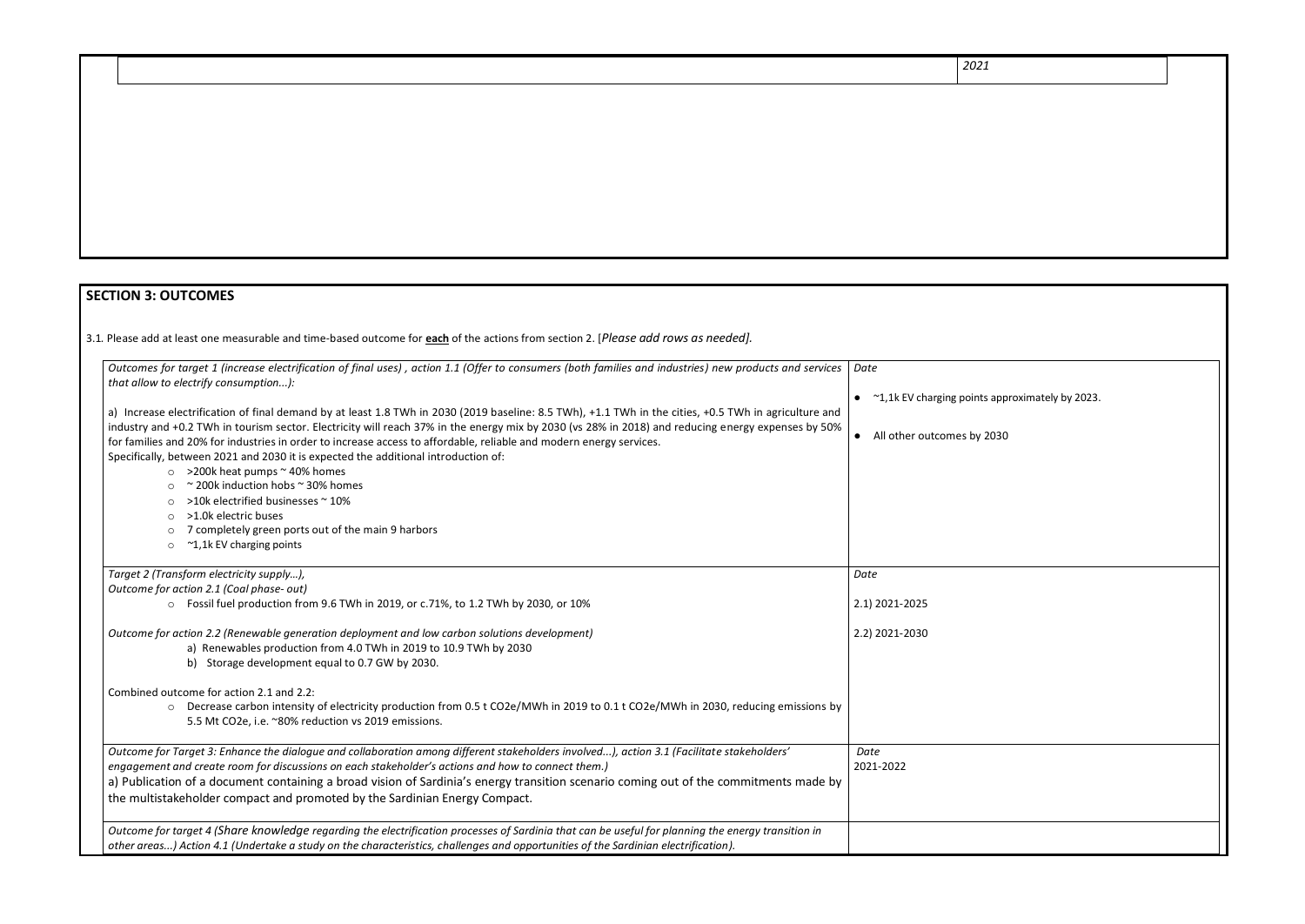a) Publication and dissemination of the report containing the study results.

### **SECTION 4: REQUIRED RESOURCES AND SUPPORT**

4.1. Please specify required finance and investments for **each** of the actions in section 2.

*Target 1 (Transform electricity supply…), action 1.1:*

The consumers shift to electric appliances, electric mobility and the electrification of industrial process will represent an investment of approximately 10B€, of which: o c. 80% for electric mobility;

o c. 19% for building electrification;

o c. 1% for industrial processes.

*Target 2 (Transform electricity supply…), action 2.2:*

The shift of the production mix to renewable sources will represent an investment of approximately 5B€

4.2. [For countries only] In case support is required for the actions in section 2, please select from below and describe the required support and specify for which action.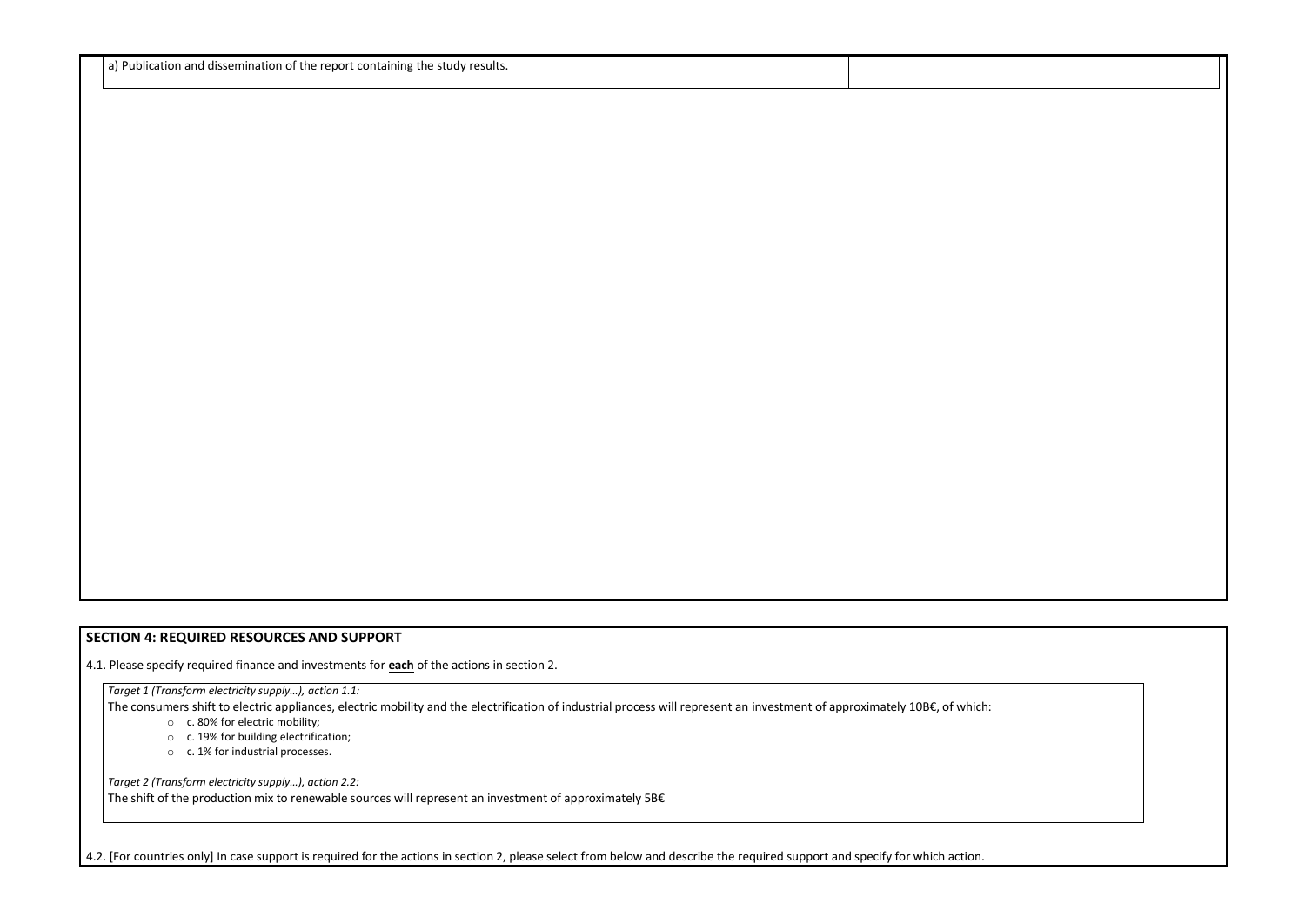*[Examples of support for Member States could include: Access to low-cost affordable debt through strategic de-risking instruments, capacity building in data collection; development of integrated energy plans and energy transition pathways; technical assistance, etc.]*

| <b>Financing</b>            | Description |
|-----------------------------|-------------|
| In-Kind contribution        | Description |
| Technical Support           | Description |
| $\Box$ Other/Please specify | Description |

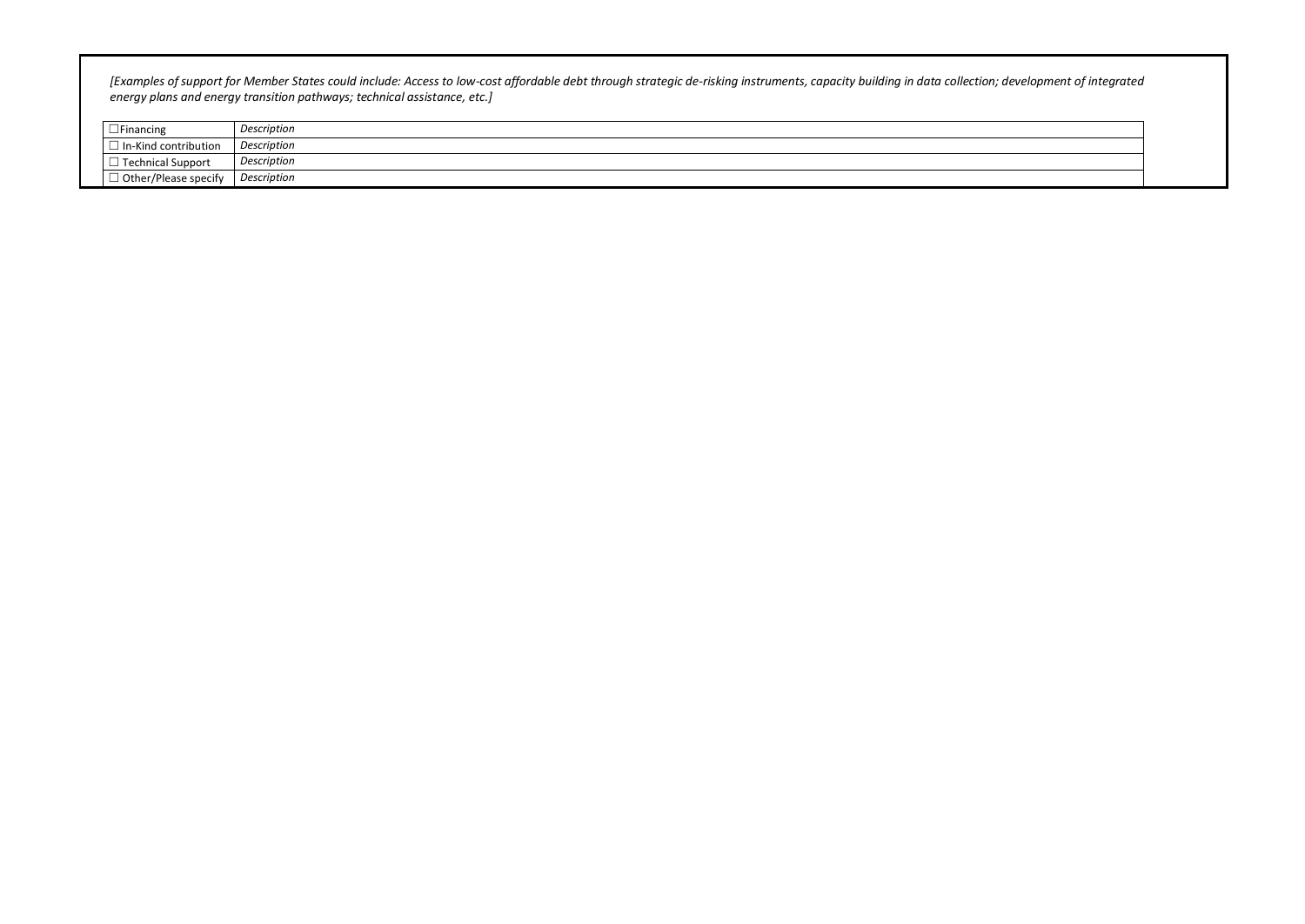#### **SECTION 5: IMPACT**

5.1. Countries planned for implementation including number of people potentially impacted.

Target 1: Increase electrification of final uses

Countries: Italy, Sardinia region

Beneficiaries: The estimate of people potentially impacted is 1.6 million of Sardinia inhabitants or people having second homes in the region.

Target 2: Transform electricity supply, with a direct transition from fossil fuel production to renewable production with storage system

- SDG 11 Sustainable cities and communities. For example, Polluting emissions (SOx, NOx, CO, PM10) would decrease by 40% (target 11.6);
- SDG 9 Industry, innovation and infrastructure). For example, with respect to target 9.2, local socio-economic benefits are expected: up to 30B€ of additional induced investments and 10-15,000 employees; moreover, by 2030, around 12k of commercial activities (~10%) and approximately 3k of industrial processes (~40%) would be electrified (target 9.4).

Countries: Italy, Sardinia region

Beneficiaries: 1.6 million of Sardinia inhabitants will benefit from this transition.

5.2. Alignment with the 2030 Agenda for Sustainable Development – Please describe how **each** of the actions from section 2 impact advancing the SDGs by 2030. *[up to 500 words, please upload supporting strategy documents as needed]* 

Target 1 (Increase electrification of final uses), action 1.1:

● Paris and net-zero: Electrification of consumption is a key lever for energy efficiency and flexibility of the electrical system. Alongside, the upgrading of infrastructures it plays an important role in the energy transition, pursuing the objectives of Paris Agreement.

Target 2 (Transform electricity supply…), actions 2.1 and 2.2:

● SDG 13 – Climate Action

Target 3 (Enhance the dialogue and collaboration among different stakeholders involved...), action 3.1:

● We aim that the effort undertaken will support the actions planned by the stakeholders that contribute to the achievement of SDGs 7 and 13 and will encourage jointed actions.

● Paris and net-zero: the energy transition towards renewable energies, next to an increase in the storage capacity, positively contributes to reduce CO2 emissions (thus contributing to the EU NDC's target of reducing domestic greenhouse gas emissions of at least 55% by 2030 compared to 1990). In such a scenario, a reduction in CO2e emissions of 5.5 Mt CO2eq/year is expected.

Target 4 (Share knowledge regarding the electrification processes of Sardinia that can be useful for planning the energy transition in other areas...) Action 4.1

● The study undertaken will build knowledge about the energy transition and electrification processes, indirectly contributing to SDGs 7 and 13.

5.3. Alignment with Paris Agreement and net-zero by 2050 - Please describe how each of the actions from section 2 align with the Paris Agreement and national NDCs (if applicable) and support the net-zero emissions by 2050.

*[up to 500 words, please upload supporting strategy documents as needed]* 

Target 1 (Increase electrification of final uses), action 1.1

Target 2: (Transform electricity supply…), action 2.1 and 2.2

Target 3 (Enhance the dialogue and collaboration among different stakeholders involved...), action 3.1:

● We aim that the effort undertaken will support the actions planned by the stakeholders that contribute to the achievement of the Paris Agreement.

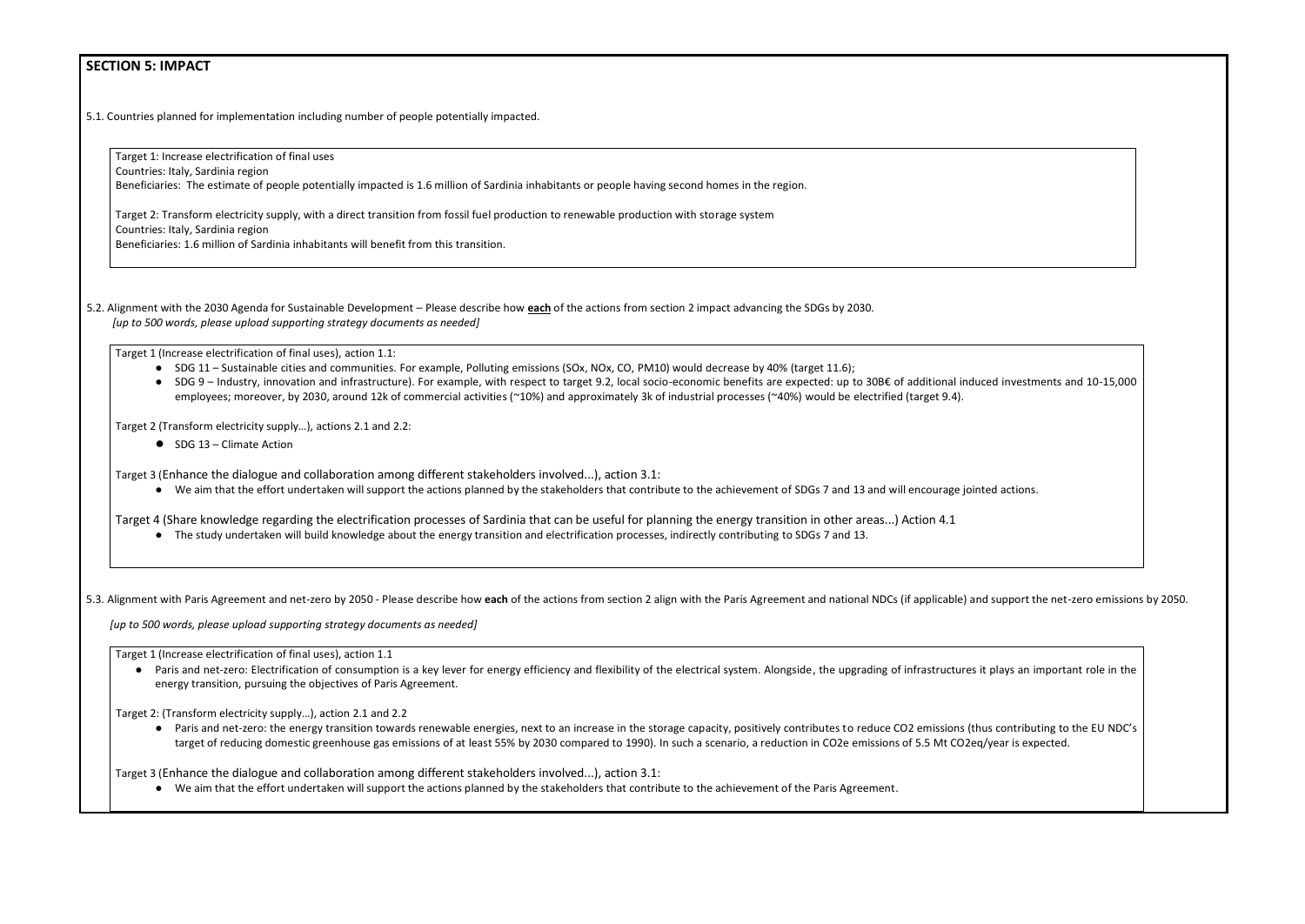#### **SECTION 6: MONITORING AND REPORTING**



| KPI 1.1 Electricity consumption of final energy uses.                                    |                                                                                                                                                                                                                                                                    |  |
|------------------------------------------------------------------------------------------|--------------------------------------------------------------------------------------------------------------------------------------------------------------------------------------------------------------------------------------------------------------------|--|
| Unit: TWh. 2030 Goal: at least + 1.8TWh. Baseline: 8.5 TWh                               |                                                                                                                                                                                                                                                                    |  |
| KPI 1.2 Share of electricity in the energy mix                                           |                                                                                                                                                                                                                                                                    |  |
| Unit: %. 2030 Goal: 37%.                                                                 |                                                                                                                                                                                                                                                                    |  |
| KPI 1.3 Carbon emission of final energy uses.                                            |                                                                                                                                                                                                                                                                    |  |
| Unit: Mt CO2e/year. Goal: reduce emissions by 1.5 Mt CO2e/year                           |                                                                                                                                                                                                                                                                    |  |
| Target 2 (Transform electricity supply),                                                 |                                                                                                                                                                                                                                                                    |  |
| 2.1 Share of renewables in the primary energy mix                                        |                                                                                                                                                                                                                                                                    |  |
| Unit: %<br>2.2 Share of electricity production from coal in the energy mix               |                                                                                                                                                                                                                                                                    |  |
| Unit: %.                                                                                 |                                                                                                                                                                                                                                                                    |  |
| 2.3 Carbon intensity of energy production.                                               |                                                                                                                                                                                                                                                                    |  |
|                                                                                          |                                                                                                                                                                                                                                                                    |  |
| Target 3: (Enhance the dialogue and collaboration among different stakeholders involved) |                                                                                                                                                                                                                                                                    |  |
|                                                                                          | 3.1 Engage at least one stakeholder from the regional institutions and at least one civil society organizations in the Compact.                                                                                                                                    |  |
| Unit: t CO2e/MWh. 2030 Goal: 0.1 t CO2/MWh                                               | Target 4: Share knowledge regarding the electrification processes of Sardinia that can be useful for planning the energy transition in other areas)<br>About the indicators: Media and events through which the report will be disseminated are yet to be defined. |  |

#### **SECTION 7: GUIDING PRINCIPLES CHECK LIST**

Please use the checklist below to validate that the proposed Energy Compact is aligned with the guiding principles.

**I. Stepping up ambition and accelerating action** - Increase contribution of and accelerate the implementation of the SDG7 targets in support of the 2030 Agenda for Sustainable Development for Paris Agreement

I. 1. Does the Energy Compact strengthen and/or add a target, commitment, policy, action related to SDG7 and its linkages to the other SDGs that results in a higher cumulative impact compared to existing frameworks?

☒Yes ☐No

*I.2. Does the Energy Compact increase the geographical and/or sectoral coverage of SDG7 related efforts?* ⊠Yes □No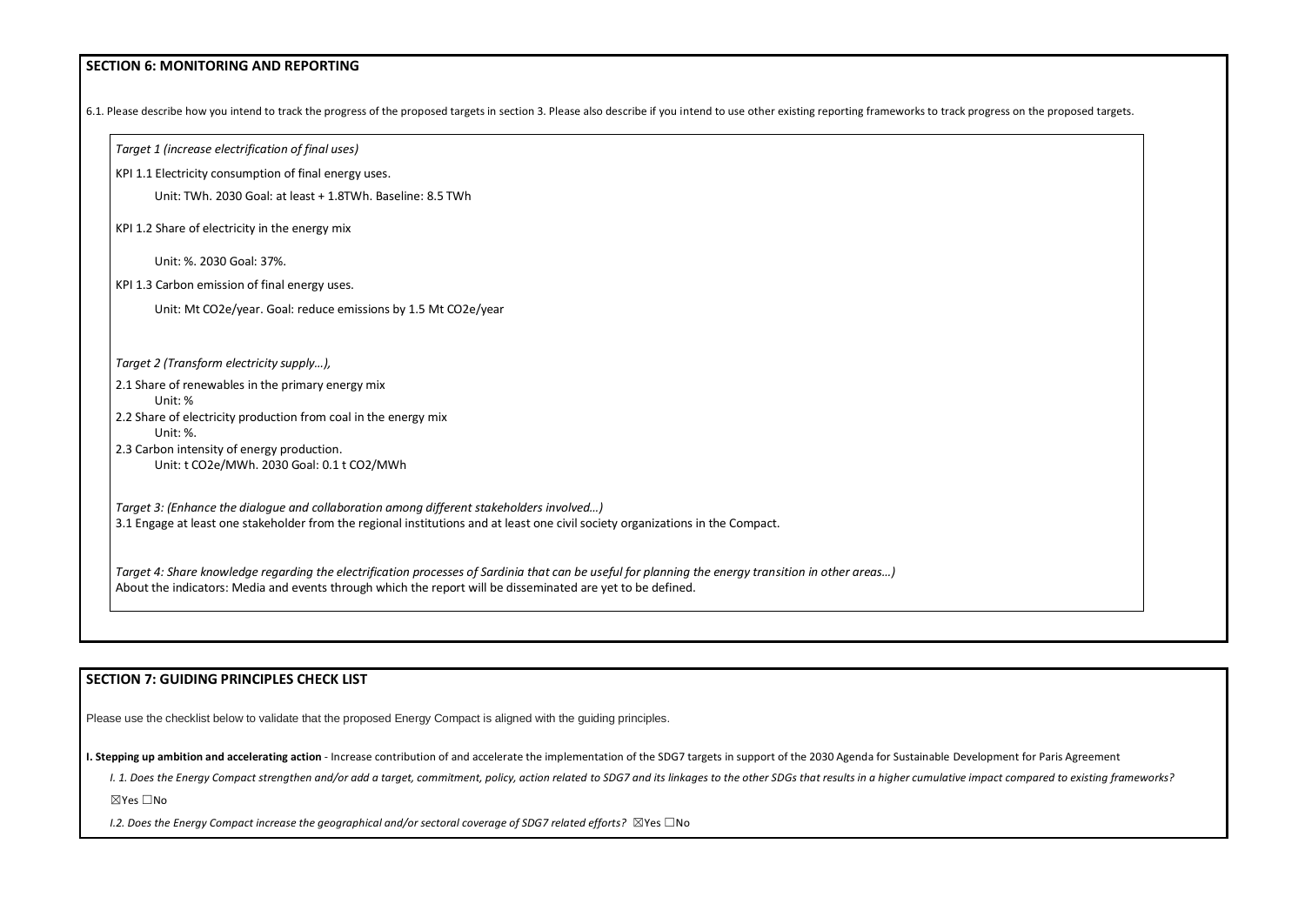- I.3. Does the Energy Compact consider inclusion of key priority issues towards achieving SDG7 by 2030 and the net-zero emission goal of the Paris Agreement by 2050 as defied by latest global analysis and data including t *outcome of the Technical Working Groups?* ☒Yes ☐No
- **II. Alignment with the 2030 agenda on Sustainable Development Goals** Ensure coherence and alignment with SDG implementation plans and strategies by 2030 as well as national development plans and priorities.

*II.1. Has the Energy Compact considered enabling actions of SDG7 to reach the other sustainable development goals by 2030?* ⊠Yes □No

*II.2. Does the Energy Compact align with national, sectoral, and/or sub-national sustainable development strategies/plans, including SDG implementation plans/roadmaps?* ☒Yes ☐No

*II.3. Has the Energy Compact considered a timeframe in line with the Decade of Action?* ⊠Yes □No

**III. Alignment with Paris Agreement and net-zero by 2050** - Ensure coherence and alignment with the Nationally Determined Contributions, long term net zero emission strategies.

*III.1. Has the Energy Compact considered a timeframe in line with the net-zero goal of the Paris Agreement by 2050?* ⊠Yes □No

*III.2. Has the Energy Compact considered energy-related targets and information in the updated/enhanced NDCs?* ⊠Yes □No

*III.3. Has the Energy Compact considered alignment with reaching the net-zero emissions goal set by many countries by 2050?* ⊠Yes □No

**IV. Leaving no one behind, strengthening inclusion, interlinkages, and synergies** - Enabling the achievement of SDGs and just transition by reflecting interlinkages with other SDGs.

*IV.1. Does the Energy Compact include socio-economic impacts of measures being considered?* ⊠Yes □No

*IV.2. Does the Energy Compact identify steps towards an inclusive, just energy transition?* ⊠Yes □No

*IV.3. Does the Energy Compact consider measures that address the needs of the most vulnerable groups (e.g. those impacted the most by energy transitions, lack of energy access)?* ⊠Yes □No

☐ Government ☐ Non-Governmental Organization (NGO) ☒ Private Sector ☐ Local/Regional Government ☐ Civil Society organization  $\Box$  Philanthropic Organization  $\Box$  Multilateral body /Intergovernmental Organization  $\boxtimes$  Academic Institution /Scientific Community □ Other relevant actor

**V. Feasibility and Robustness -** Commitments and measures are technically sound, feasible, and verifiable based a set of objectives with specific performance indicators, baselines, targets and data sources as needed.

V.1. Is the information included in the Energy Compact based on updated quality data and sectoral assessments, with clear and transparent methodologies related to the proposed measures? ⊠Yes □No

*V.2. Has the Energy Compact considered inclusion of a set of SMART (specific, measurable, achievable, resource-based and time based) objectives?* ⊠Yes □No

V.3. Has the Energy Compact considered issues related to means of implementation to ensure feasibility of measures proposed (e.g. cost and financing strategy, technical assistant needs and partnerships, policy and regulato *gaps, data and technology*)? ⊠Yes □No

#### **SECTION 8: ENERGY COMPACT GENERAL INFORMATION**

8.1. Title/name of the Energy Compact

Electrification of Sardinia

8.2. Lead entity name (for joint Energy Compacts please list all parties and include, in parenthesis, its entity type, using entity type from below)

Enel (Private sector); Rossi Doria Centre of Excellence – Roma Tre university (Academic Institution); other potential partners are being contacted to join the compact (local entities, Non-Governmental Organization).

#### 8.3. Lead entity type

#### 8.4. Contact Information

[valeria.termini@uniroma3.it;](mailto:valeria.termini@uniroma3.it) [chiara.dallachiesa@enel.com.](mailto:chiara.dallachiesa@enel.com)

8.5. Please select the geographical coverage of the Energy Compact